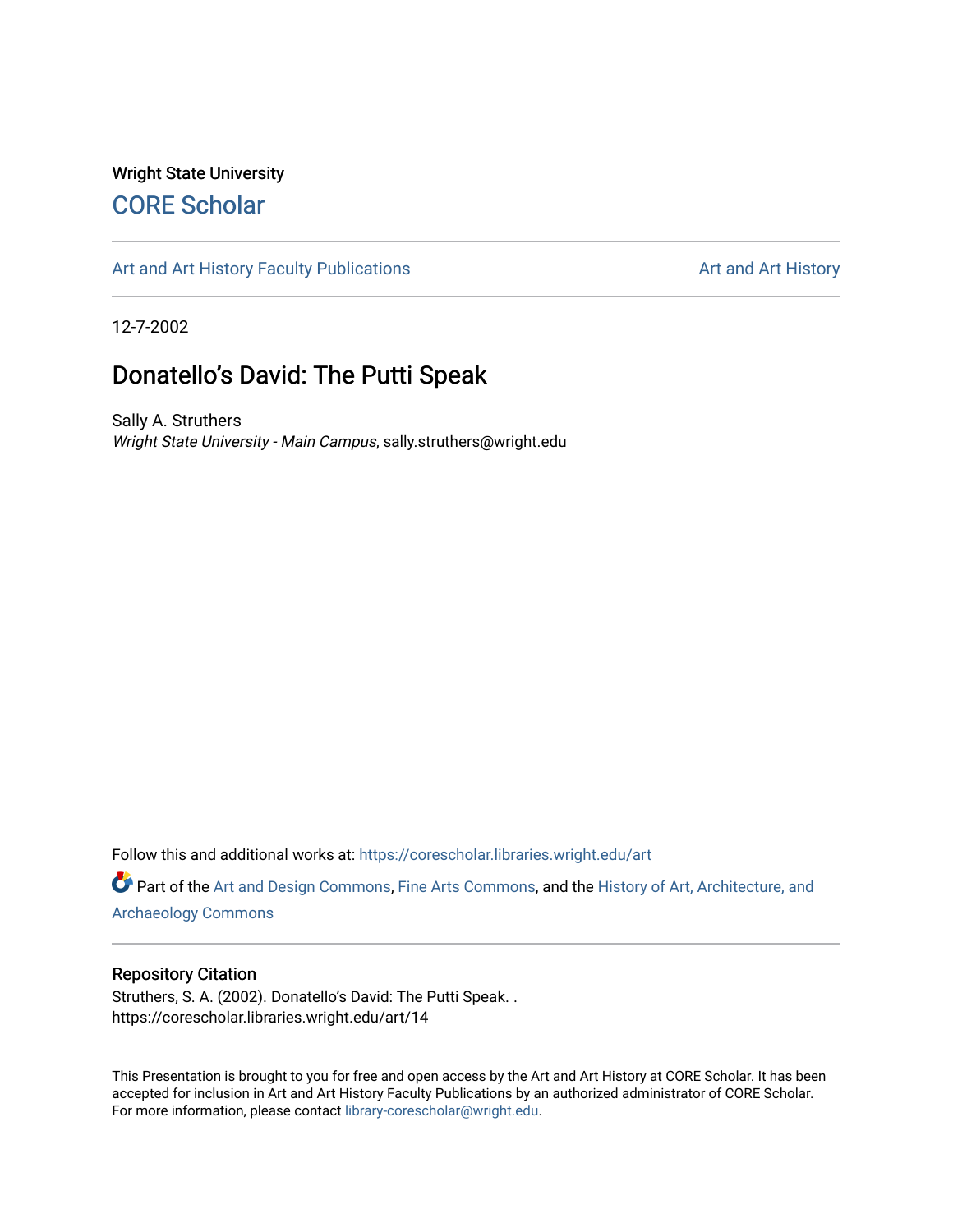Barnard College Medieval and Renaissance Symposium David in Medieval and Renaissance Culture 12/07/2002

### *Donatello's David: The Putti Speak*

Sally A. Struthers, Ph.D. Interim Dean, Fine and Performing Arts Division Sinclair Community College, Dayton, Ohio

\* As the first approaching life-sized, freestanding, sensuous, bronze nude since Antiquity, Donatello's bronze David is a critical monument of the Italian Renaissance. It is also one of the most enigmatic. David is nude, but not completely unclothed, wearing a feminine-looking hat and knee-high boots. David holds a rock and a sword, while standing suggestively, on the head of Goliath. He stands in a relaxed *contrapposto* stance. His left hand, held to his hip, holds a stone. His right hand is resting on an oversized sword, which points downward to the helmet of Goliath, between the feet of David. As Zuraw pointed out in a talk at the 2000 *Renaissance Society of America Meeting*, we see different points in the narrative of the story of David and Goliath: holding the stone, before making the fatal sling shot strike, and standing on the decapitated head of Goliath after the kill. (1) The image of David slaying Goliath was rare in art before Donatello, who created an earlier David in 1408 – 16. Before Donatello's images, David was usually portrayed as a prophet, psalmist, or ancestor of Christ. (2)

The nudity of Donatello's David is certainly not unique, but the nudity of the later David by Michelangelo, as an example, does not seem as strange as the nudity of Donatello's *.* The nudity is not just a response to Donatello's study of classical art, but also is a literal representation of the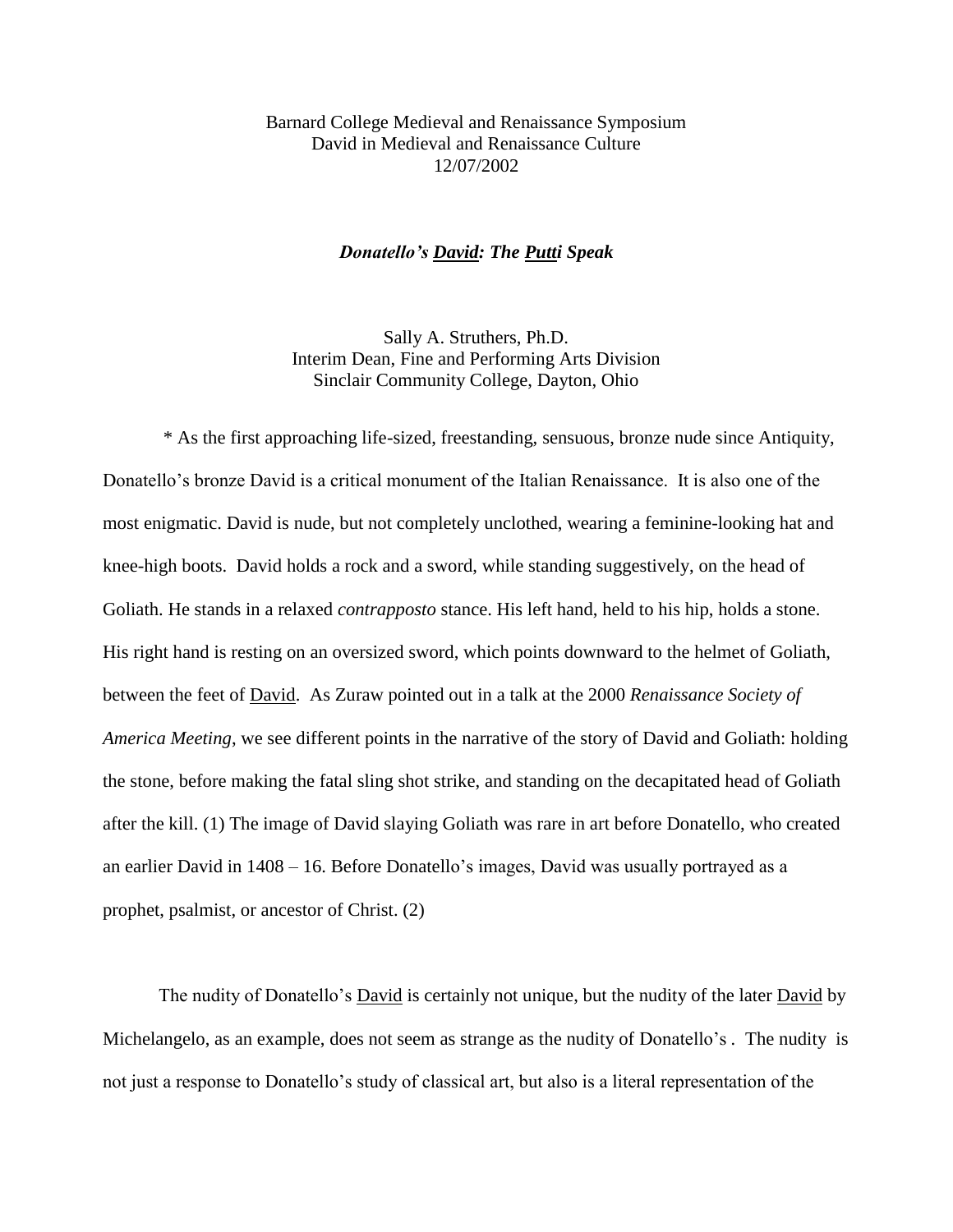biblical text, that Saul armed David, but David "put off" the armor. \* David's floppy, femininelooking hat and knee high fancy boots accentuate his nakedness, as does the feather on Goliath's helmet which tickles the inside of David's thigh. \* One part of the sculpture that is easily overlooked is the *putto* relief on Goliath's helmet, to which David's sword points – and which I will later address.

Donatello's bronze **David** has been plausibly dated to c. 1440 (3) by Pope-Hennessy due to affinities with Donatello's Paduan bronzes of the mid 1440's, especially the Paduan Crucifix.(4) The David is 5' 2 1/4" high, and is located in the Bargello Museum (Museo Nazionale) in Florence. \* The date of this work has been disputed. It has been dated to as early as 1428, and as late as the 1460's. The first mention of David was in 1469, (5) when it was located in the courtyard of the Medici palace in Florence. With reference to David's androgynous features and his apparent consciousness of his own sensual beauty, Janson recalls Donatello's reputation for being homosexual, as mentioned in a group of anecdotes compiled in the 1470's and published in 1548 in Florence.(6) (These anecdotes about Donatello number seven, and were written fifteen years after his death. Three had odd remarks about his apprentices. They are certainly not proof of his sexual orientation) (7)

The rare nudes previous to Donatello's David during the Proto-Renaissance and Early Renaissance were all small reliefs - \* i.e. the personifications of Fortitude as Hercules by Nicola Pisano on the Pisa pulpit, 1260; by Giovanni Pisano on his Pistoia Pulpit of 1302 - 12; attributed to Giovanni D'Ambrogio of 1391 - 95 on the Porta della Mandorla of Florence Cathedral, and Nanni di Banco's nude in the predella of the Quattro Santi Coronati .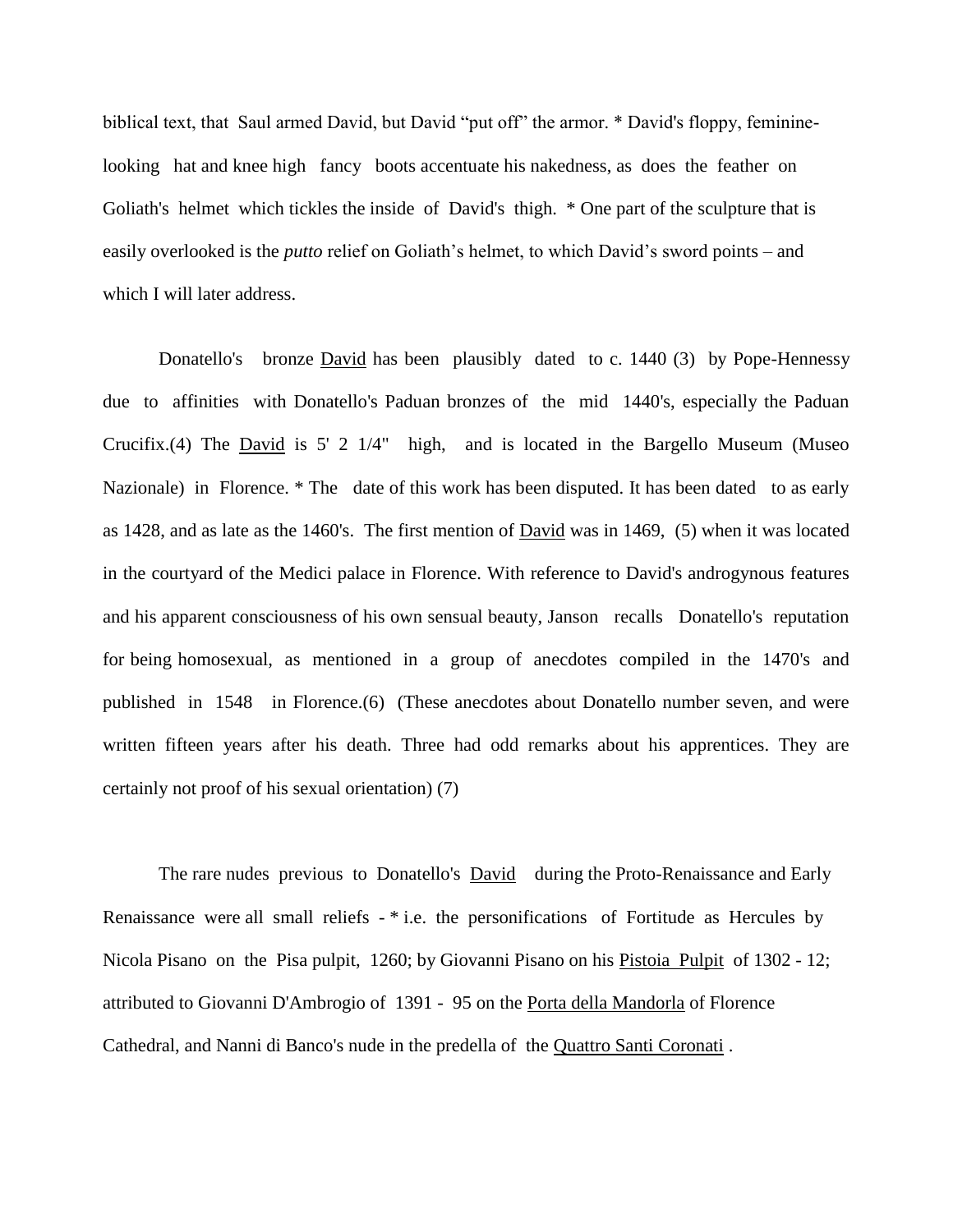\* Most scholars feel that Donatello's David does not simply represent the Jewish boy who slew the Philistine giant, Goliath, and later became king of Israel. By the fifteenth century David had come to have an allegorical meaning relating to Florence. The Florentines considered themselves to be like David, in that brain triumphed over brawn in the match between David and Goliath and between the republic of Florence and her enemies. Florence resisted tyranny and fought for liberty during the fifteenth century, first against Giangaleazzo Visconti, who died in 1404, and later King Ladislas of Naples, who died in 1414. After his death, the Florentine economy flourished. The Florentines had a new threat between 1423 - 28 from Filippo Maria Visconti.(8) David was an appropriate symbol for Florence, since he "slew an oppressor of the Chosen people,"(9) and was for Florence a symbol of freedom as the underdog shepherd boy, who triumphed over the giant, Goliath. \* Donatello's earlier marble David of 1408-9 (also in the Museo Nazionale, Florence), was in fact, changed in 1416 from the simple representation of a Biblical prophet holding a scroll to a more heroic representation of the giant- slayer holding a sling.(10) Some of the interpretations of Donatello's David follow.

\* Doebler interprets the iconography of the David as portraying the victory of virtue over vice. David, in this interpretation, is a type of Christ wearing a boy's hat and the boots of a warrior, stripped for a contest of faith to prove his manhood(11) Laurie Schneider Adams, who called the David's meaning "elusive," interpreted the David in a Freudian/political manner relating to contemporary Florentine events. She sees **David** as both a symbol of liberty and a personal statement of sexual preference by the sculptor. The two political events cited in Schneider Adams' interpretation are the 1414 death of the enemy of Florence, King Ladislas of Naples, whose despotism they had resisted, and the Florentines' successful resistance to the Visconti threat in 1423. The effeminacy of David is explained by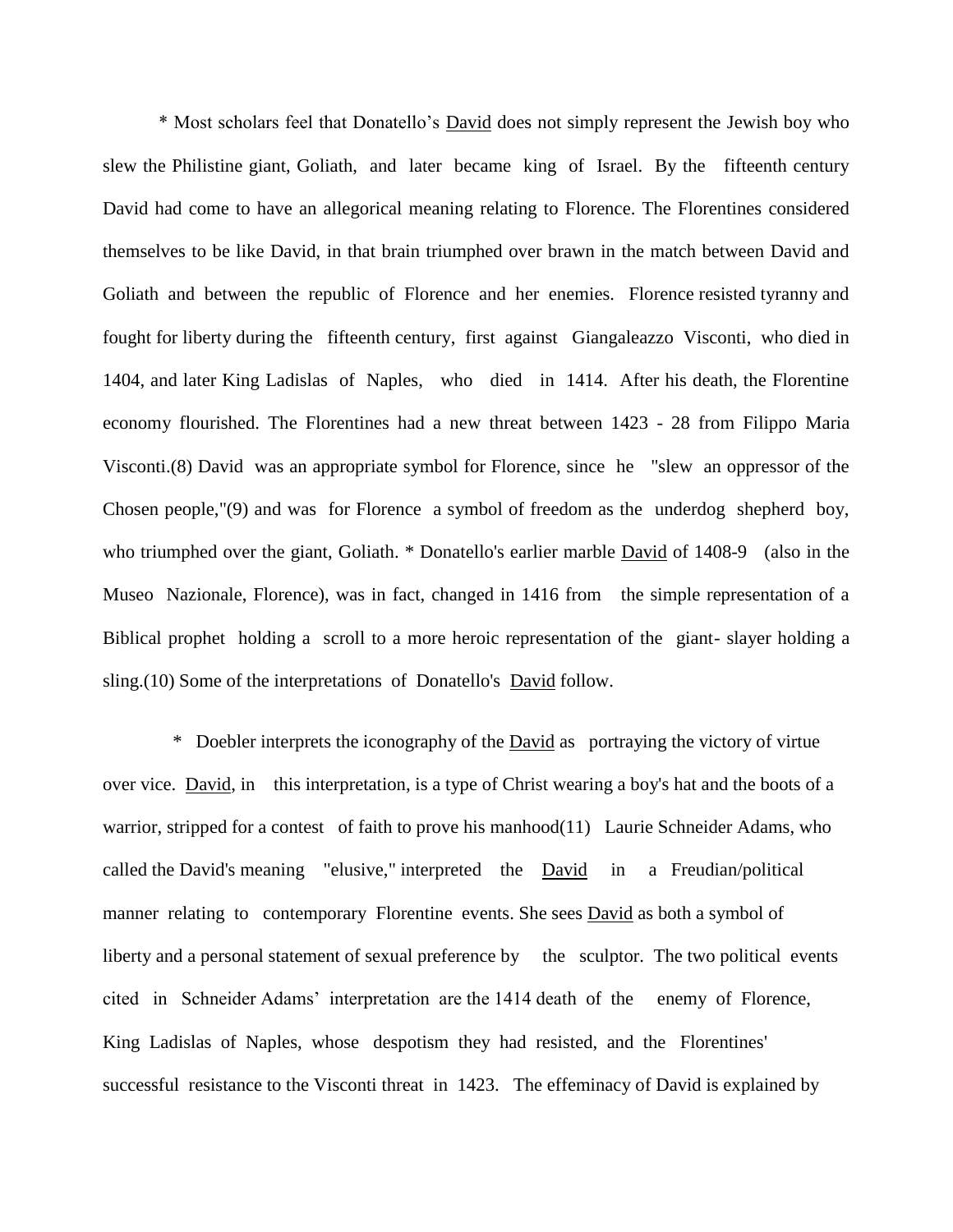Schneider Adams as a reference to a passage in Plato's Symposium about Eros inspiring "soldiers to bravery when they are lovers in the Platonic sense." Pausanias' subsequent speech discusses Athens' laws involving lovers, that Athens was different from cities ruled by tyrants who discouraged relationships brought about by the "celestial Eros" - love between men. Schneider Adams feels that the David makes a parallel between Athens and Florence - that Florence was like Athens, not ruled by a tyrant.(12)

Another hypothesis is one that was first proposed by Jeno Lanyi, and later expounded upon by Patricia Ann Leach, and echoed by Pope-Hennessy. That is that the David is actually a David/Mercury with Goliath's head also functioning as that of Argus.(13) Leach sees physical resemblances between David and certain images of Mercury. She believes that David is a symbol of victory over the Visconti threat, and dates it accordingly to 1428 - 30. Her interpretation follows:(14)

> The David, with its allusions to Mercury, may be understood as a moral allegory portraying the triumph of Christian and Classical heroic virtue over vice. As an historical allegory, it may commemorate the end of a war waged by the Republic of Florence against the imperialist claims of Milan. In civic humanist terms, it may celebrate, through its allusion to Mercury their guardian, the triumph of the arts and letters permitted to flourish under the protection of a republican government and the triumph of republican liberty in the face of a tyrant that would enchain them. Finally, a more unusual significance may be understood. Donatello's bronze figure suggests a triumph of Peace over the brutality of War through its depiction of Victorious David, slayer of the tyrant Goliath with his imperial and martial helmet, and through its allusions to David's classical counterpart, Mercury the Argicide, Peacemaker and Divider of Serpents.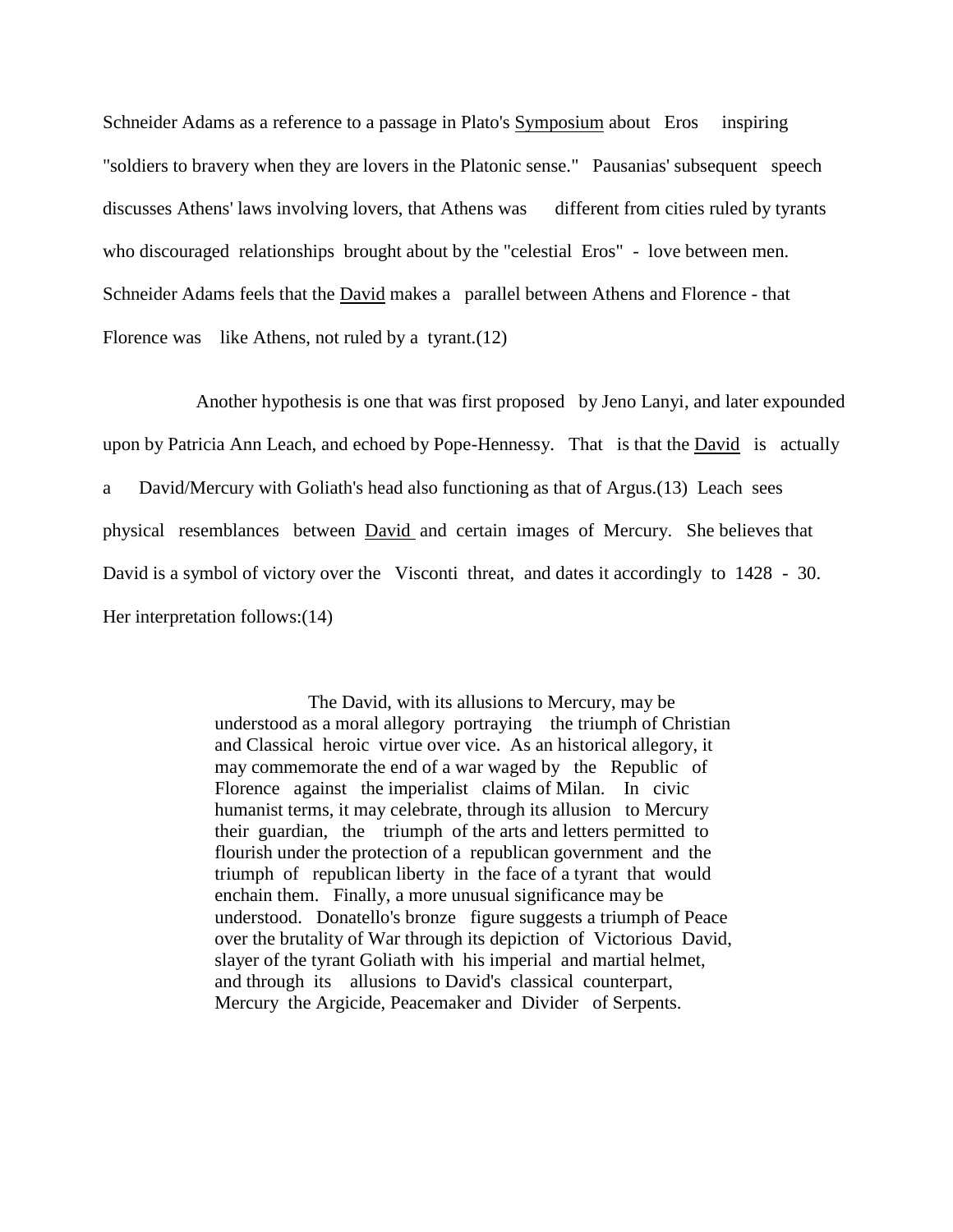I do not see compelling evidence to link Mercury and David. Leach presents no evidence of any document that would suggest this, nor is there any evidence of humanist interest in Mercury in 1430 or earlier. Also, I find the wing on Goliath's helmet/ Mercury sandal wing fusion hypothesis tenuous at best. Sperling's discovery of the text of an inscription on the statue's base ("The victor is whoever defends the fatherland. God crushes the wrath of an enormous foe. Behold! A boy overcame a great tyrant. Conquer, o citizens!) This verifies that this statue is clearly David, not a David/Mercury hybrid. (15)

Both Schneider and Leach, in their studies, take into consideration the *putto* relief on Goliath's helmet , \* a significant part of the sculpture which has been overlooked in other interpretations of this statue. The fact that David is nude is so startling that, at first examination, the *putti* on Goliath's helmet are easily overlooked. However, David's sword points to the relief scene of *putti* riding a chariot, which would seem to indicate that they were of some importance to the iconography of the whole.

## Regarding *putti*,

Donatello did not invent the *putto* form – the naked winged boy derived from Greco-Roman representations of Eros or Cupid – nor was Donatello the first Renaissance artist to utilize it. However, Donatello made a distinct contribution to art in restoring the classical Eros/Cupid form to a level of respectability that it had lost in the centuries intervening between the classical age and the time of the Renaissance by using it in a positive fashion, and often as a primary motif. He achieved this in some cases by infusing the form with Christian meaning and using it in new contexts – such as musician angels, attendants at the Incarnation of Christ and at his death, and as onlookers to sacred scenes and commentators on historical stories. In other cases he made the *putto* a more visible motif by using it as a major protagonist in sculpture. *Putti* abound in Donatello's works, finding their way into about half of his large oeuvre. Many of his uses of putti were new and influential inventions. (16)… Though in some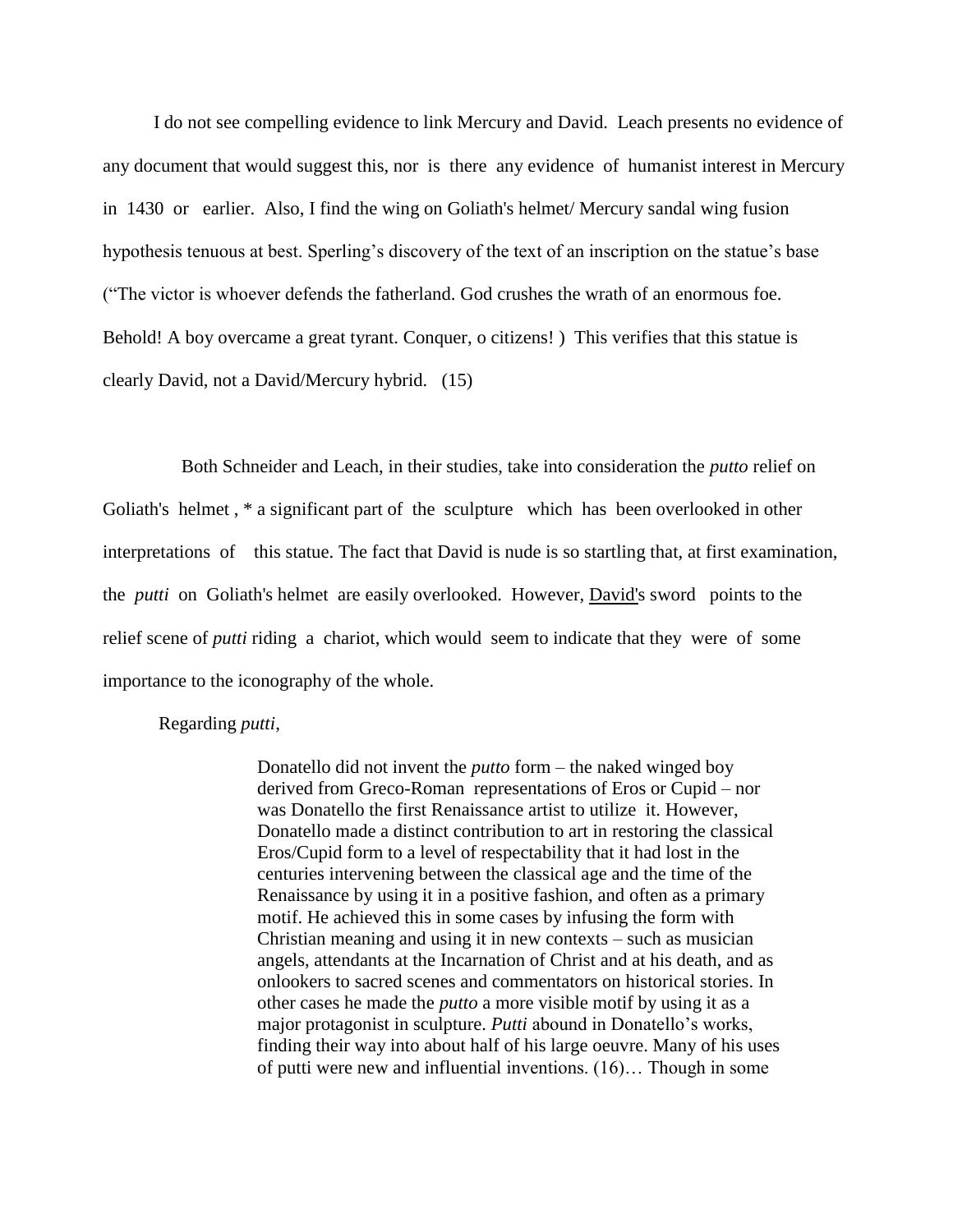cases Donatello used the *putto* in a decorative fashion, in most cases the *putto* is meaningful (17)

As is the case with the David. The scene to which David points could be read as the "moral" of the story. To interpret the moral, though, the iconography of this relief is problematical. On Goliath's helmet is a chariot pulled by two nude, winged *putti*. One unwinged figure is enthroned on the chariot receiving gifts and attention from two *putti*. Behind the enthroned male is another unwinged man who is fat and nude. Behind the fat man is a jug. The scene has been identified as a free variant on an antique carved gem, a sardonyx depicting a triumph of love enacted by *putti*, or a triumph of Bacchus and Ariadne, (18) which eventually became part of the Medici collection.(19)

The erotes would fit well into Schneider Adams' Neo- Platonic interpretation of the David if they represent a triumph of love. Schneider Adams relates the good looks of David to one of Plato's "beautiful boys," and sees the sculpture as consciously displaying David as a homosexual, one who was loved by Saul and Jonathan in the Bible.(20 )This Neo-platonic interpretation relates to Wittkower's article "A Symbol of Platonic Love," in which he interprets the medallion of a youth in a chariot of the Bust of a Youth \*as relating to Plato's notion of the celestial Eros as a "guardian of beautiful boys."(21) Schneider concludes that David was "defending those (Athenian) laws which encourage `Platonic Love," (22) and that the David was a statement of sexual preference to Donatello. However, considering the illegality of homosexuality and punishment for such acts in Florence at the time, the flaunting of homosexuality by a highly visible figure such as Donatello would be neither prudent nor plausible.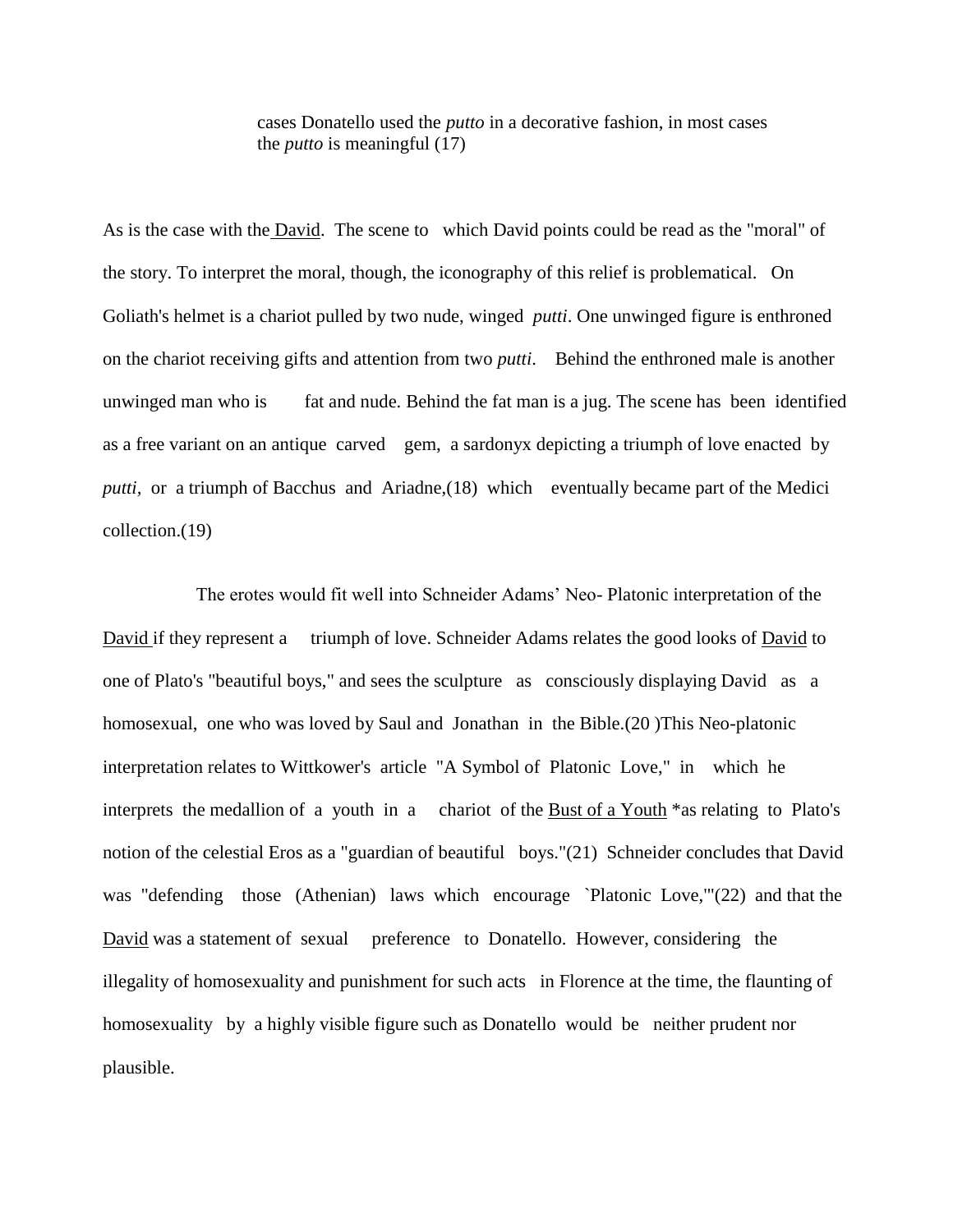Concerning the *putto* relief, Leach identified the figure being pulled in the chariot by *putti* on Goliath's helmet as Bacchus (the Greek Dionysus) accompanied by Silenus, noting also that one of the *putti* offers a goblet to Bacchus,(23) making this scene a triumph of Bacchus, rather than a triumph of Love.(24) Upon close examination of details of the relief on Goliath's helmet, I believe that Leach has accurately described and identified the scene. Leach sees the influence of bacchic sarcophagi (which frequently contained erotes) intervening to suggest to Donatello the change from an erote victory to a bacchic one.(25) ( There is also a roundel in the Medici courtyard, attributed to Donatello, of a Bacchic triumph.) On her iconographic interpretation of the relief I, however, disagree with Leach who writes:(26)

> ...one is tempted to believe that the "Triumph of Bacchus" was not meant to be seen as a symbol of Christian sacrifice and triumph alone but as a political emblem signifying the triumph of Liber and thus Florentine libertas as well.

The *putto* victory is on Goliath's helmet, not associated with David, *per se.* David points to it with his sword as though it is the moral of the story . A similar iconographic program is found in Donatello's later Judith and Holofernes, \*which portrays Judith triumphant over the drunken Holofernes. Like the <u>David</u>, this statue is a first – the first – and only – monumental sculpture of Judith in the act of decapitating Holofernes (27) On the base of this statue, on which Holofernes slumps, are revelling, bacchanalian *putti*. \* The *putti* in the three scenes portray the negative effects of wine: drunkenness, sleep, impolite behavior and the unleashing of the drinker's inhibitions. Through classical imagery the putti explain Holofernes' downfall. In a moment of weakness, intensified by his drunken state, the powerful general fell victim to a temperate woman.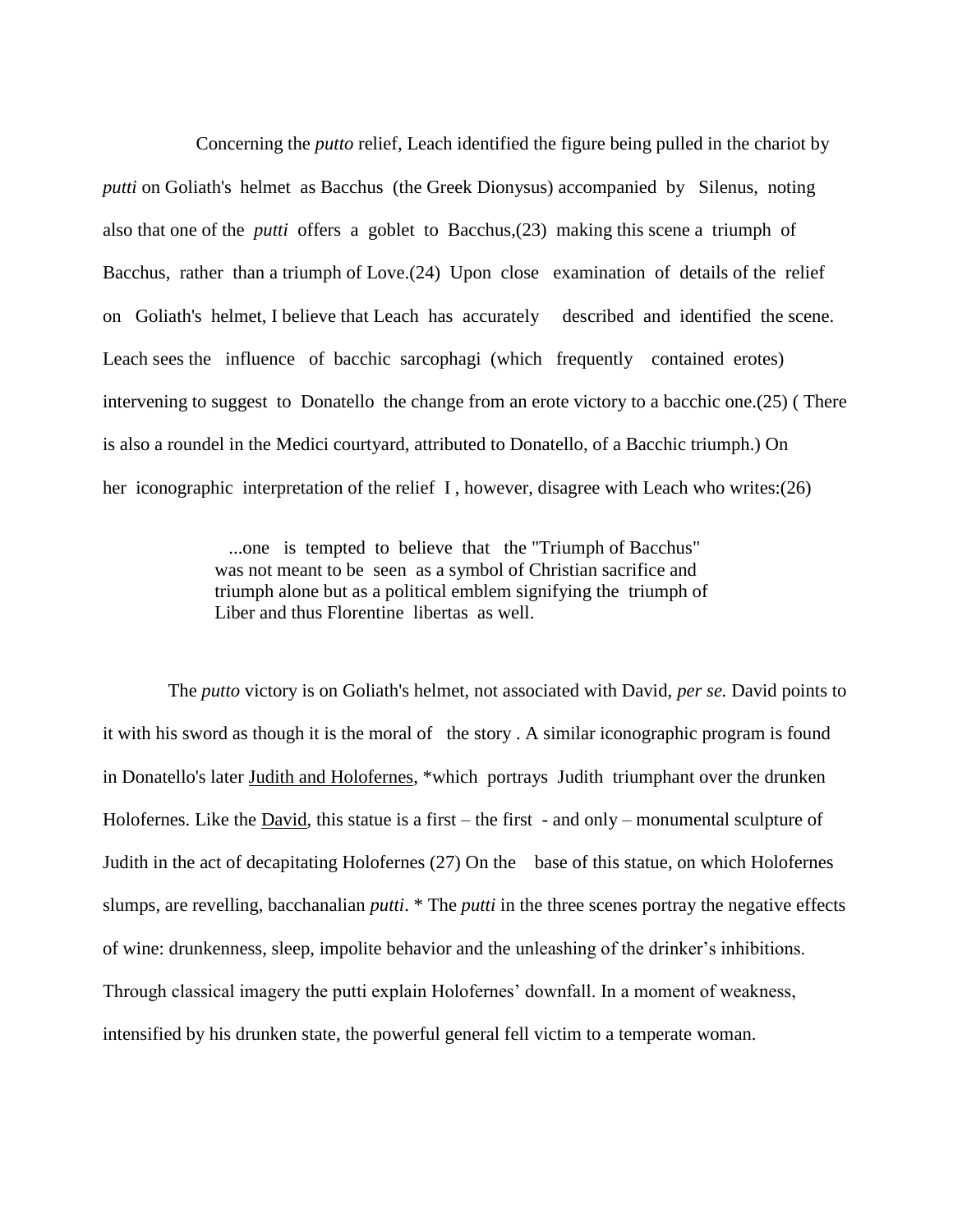McHam postulates that the David and Judith and Holofernes were commissioned as pendant pieces by the Medici, both having been in the Medici palace garden and courtyard by 1469 – in adjoining locations - where they remained together for thirty years, in the most public places of the palace (28). McHam relates the statues to the Athenian tyrannicides, associating David and Judith with Florentine liberty, and by extension, the Medici as tyrant-slayers (29).

Janson interpreted the meaning of the Judith and Holofernes in the medieval psychomachia tradition, in which the triumph of virtue over vice is acted out by personifications. In this view, the heavily draped Judith, savior of her people, represents sanctimonia (piety) or continentia (continence) standing triumphically over the vice luxuria (lust or excess) or superbia (pride) - Holofernes, in contrast to the heavily clothed Judith, is nearly nude (30). Janson asserted that whether or not the Medici commissioned this piece, when they acquired it, they would have adapted the meaning to their own by equating monarchy with luxuria, and city republics, such as Florence, with virtue. (31)

There are several inscriptions associated with the Judith and Holofernes, one, which no longer exists, was placed below the statue, then in the Palazzo Medici, which read: Kingdoms fall by lust, rise through virtues;

behold the neck of pride severed by the hand of humility."

( Regna cadunt luxu surgent virtutibus urbes

caesa vides humili colla superba manu.) (32)

Presumably, between 1464 and 1469 Piero de' Medici added yet another inscription:

"Piero son of Cosimo Medici has dedicated the statue of this woman to that liberty and fortitude bestowed on the republic by the invincible and constant spirit of the citizens."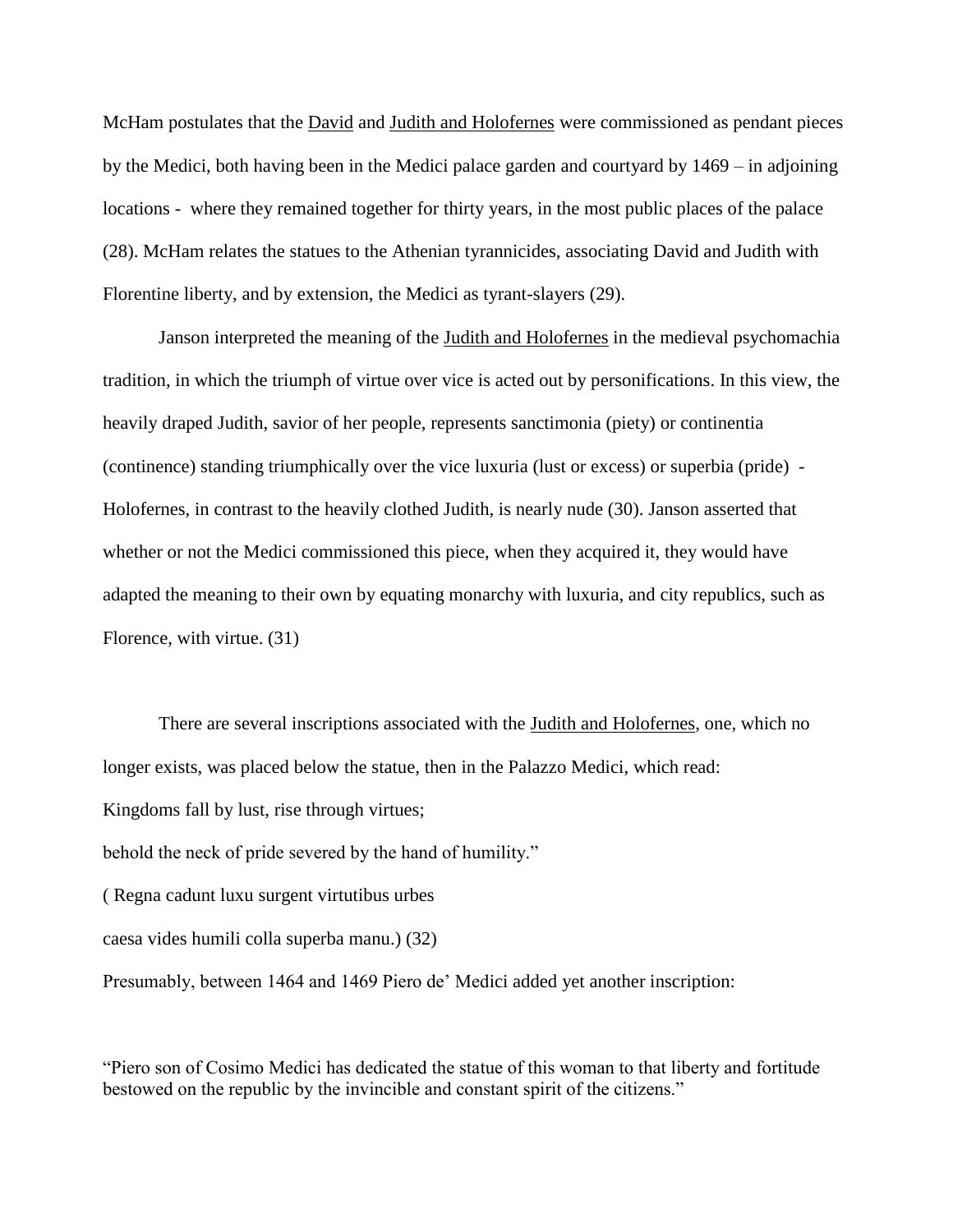(Petrus Medices Cos. Fi. Libertati simul et fortitudini hanc mulieris statuam quo cives invicto constantique amino ad rem pub. Redderunt dedicavit.)

These inscriptions, added after Donatello completed the statue, do not necessarily tell us Donatello's original intent, but they do let us know what meaning was attached to the Judith and Holofernes in Donatello's own time. Allegorically, the story of Judith and Holofernes is well suited to the meaning of "the neck of pride severed by the hand of humility," and Donatello's putti and their activities were wisely chosen to enhance the message of the story.

Donatello's Judith and Holofernes and his bronze David have both been related to the theme of civic virtue. They also both consist of good triumphing over evil in a two person bronze ensemble, and both incorporate *putti* in a meaningful manner.

The small detail on Goliath's helmet, which includes *putti* – Donatello's distinctive trademark – is not merely decorative. Donatello always used *putti* for a meaningful purpose. Once you get past David's shocking nudity and sensuousness, you can clearly see that David is indicating the relief on Goliath's helmet – a tiny representation of the Triumph of Bacchus, whose viceful traits are mirrored in Goliath. Goliath, who has, in turn been defeated by David, the tyrant slayer and symbol of virtue. David is monumental and beautiful, Goliath mutilated, his power gone. The Triumph of Bacchus, in Donatello's bronze David, in my opinion, represents the vice of lust or *superbia* (arrogant pride), vices to be associated with Goliath (and by extension the enemies of Florence - tyrants), and show the virtuous David (and the Florentine Republic and Medici) triumphant. The moral of the story, that the Medici promoted, was that in Renaissance Florence, like in the Bible, good triumphed over evil.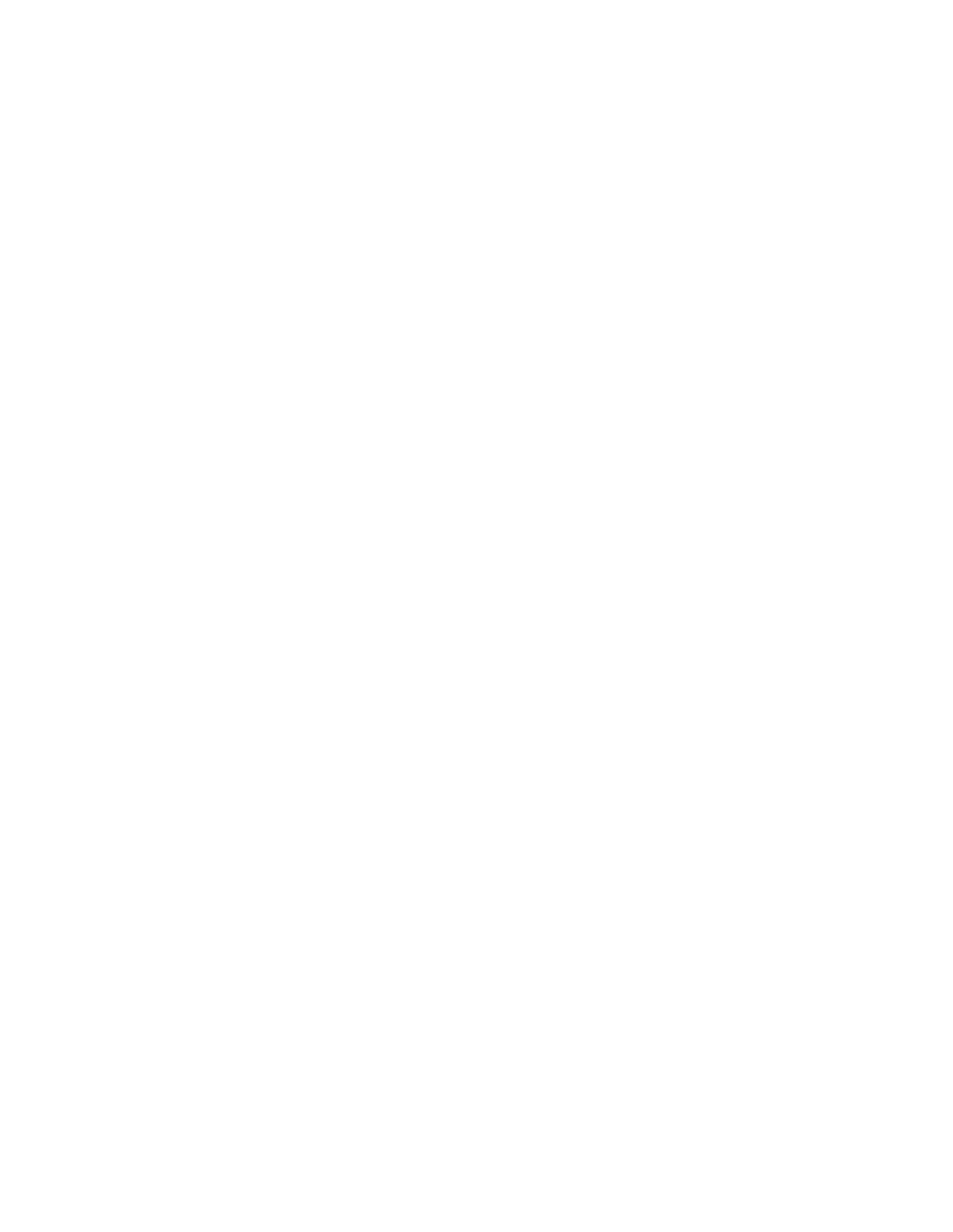#### NOTES

1 Zuraw, Shelley E, "A Redundancy of Attributes: Reading Donatello'd David," Renaissance Sociaty of America Annual Meeting, Florence, 2000.

2 McHam, Sarah Blake, "Donatello's Bronze David and Judith as Metaphors of Medici Rule in Florence," in Art Bulletin, Volume 82, March, 2001, 34.

3The dating of the bronze David is discussed in note #5. On the David see Meyer, Donatello, 1904, 93 - 96; Kauffman, Donatello, 1935, 159-176; Janson, 1963, 77-85; Pope-Hennessy, 1985b, 249f.; Schneider, Laurie, "Donatello's Bronze David," in Art Bulletin 55, June 1973, 213-213; Dixon, J.W., Jr., "The Drama of Donatello's David. Re-examination of an `enigma,'" in Gazette des Beaux-Arts 93, 1979, 6 - 12; Greenhalgh, 1982, 166-180; Leach, Patricia Ann, Images of Political Triumph: Donatello's Iconography of Heroes, 1984; Bennett and Wilkins, 1984, 81-90; Ommagio a Donatello, 1986, 195 - 199. 1985b, 259f.

4Pope-Hennessy, 1985b, 264.

5There are no known documents concerning the date of the creation of this statue. The first document dates to 1469 when an eye witness mentions seeing the bronze David on a column in the Medici courtyard during wedding festivities (Janson, 1963, 77.) The document that Janson cites is Delle nozze di Lorenzo de'Medici con Clarice Orsini nel 1469; informazione di Pieri Parenti fiorentino, Florence, 1870, which is based on an eye witness account by Cosimo Bartoli in ms II, iv, 324 in the Biblioteca Nazionale, Florence.) The David has been assigned various dates, depending on writers' opinions on where it fits in the progression of Donatello's style. Tschudi, 1887, 13; Reymond, Marcel, La Sculpture Florentine, Florence: 1897, 119, Crutwell, Maud, Donatello, 1911, 83, and Janson, 1963, 77 all date the David to the early to mid 1430's based on the stylistic affinities to the Siena baptistery putti of the late 1420's. Milanesi, Gaetano, Catalogo delle opere di Donatello, Florence: 1887, 296f and Kauffman, Hans, Donatello, Berlin: 1935, 159ff see the David as falling into the late 1450's, relating it thematically to the Judith as part of a Medicean scheme. John Paoletti dates the David even later, its conception to 1463 - 4. He feels that it was the model for a cathedral buttress figure which was never completed, and that Agostino di Duccio cast the existing figure after Donatello's death. See Paoletti, John, "The Bargello David and Public Sculpture in fifteenth-century Florence," in Collaboration in Italian Renaissance Art, 1978, 100 - 103. Leach, 1984 dates the David to about 1428 based partly on the stylistic relationship to the Siena Baptistry putti, and partly to move it closer to the time of the Florentine triumph over the Visconti threat. Paoletti, 1978, 99 - 112 believes that the David was designed by Donatello but executed by Agostino di Duccio between 1463 - 1469. This writer dismisses this theory.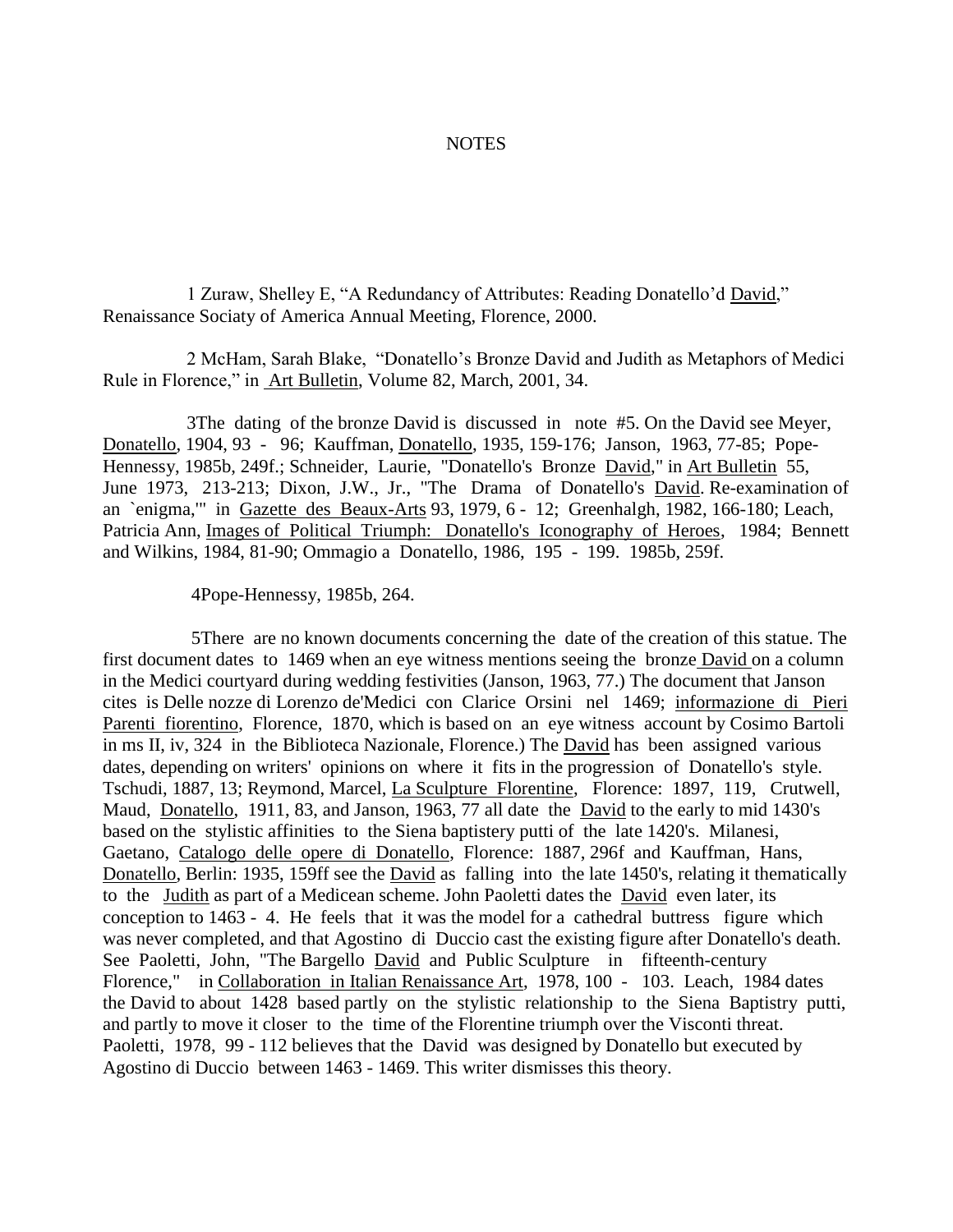6Janson, 1963, 85.

 7 Dixon, J.W., Jr., "The Drama of Donatello's David. Re-examination of an `enigma,'" in Gazette des Beaux-Arts 93, 1979, 9.

8Schneider, 1973, 215; Janson, 1978, 37.

9Bennett and Wilkins, 1985, 83.

10, Janson, 1963, 4.

11 Doebler, John, "Donatello's Enigmatic David," in Journal of European Studies V. 4, 1971, 339.

12Schneider Adams, 1973, 213., Dixon, 1979, 9f. panned Schneider's Neo-Platonic interpretation, disputing its basis and balking at the "homosexual" interpretation.

13This idea was first formulated by Jeno Lanyi in a lecture in London at the Warburg Institute, cited by Janson, 1963, 83f. See Leach, 1984.

14Leach, 1984, 156f.

 15 Sperling, Christine, "Donatello's bronze David and the demands of Medici politics," The Burlington Magazine Vol. 34, April 1992, 219. Florence, Biblioteca Riccardiana, ms. 660, fol. 85r.

16 Struthers, Sally A, Donatello's *Putti:* Their Genesis, Importance, and Influence on

Quattrocento Sculpture and Painting, Doctoral Dissertation, The Ohio State University, 1992, 3.

17Ibid., 5.

18Leach, 161f.

19Janson, 1963, 84; Dixon, 126f. notes that Furtwangler in 1900 identified the subject as Dionysus and a young satyr. In a recent catalog of Medici gems it is identified as a Triumph of Bacchus and Ariadne.

> 20Schneider, 1973, 216. 21Rudolf Wittkower, 1938, 260f. 22Schneider, 1973, 215.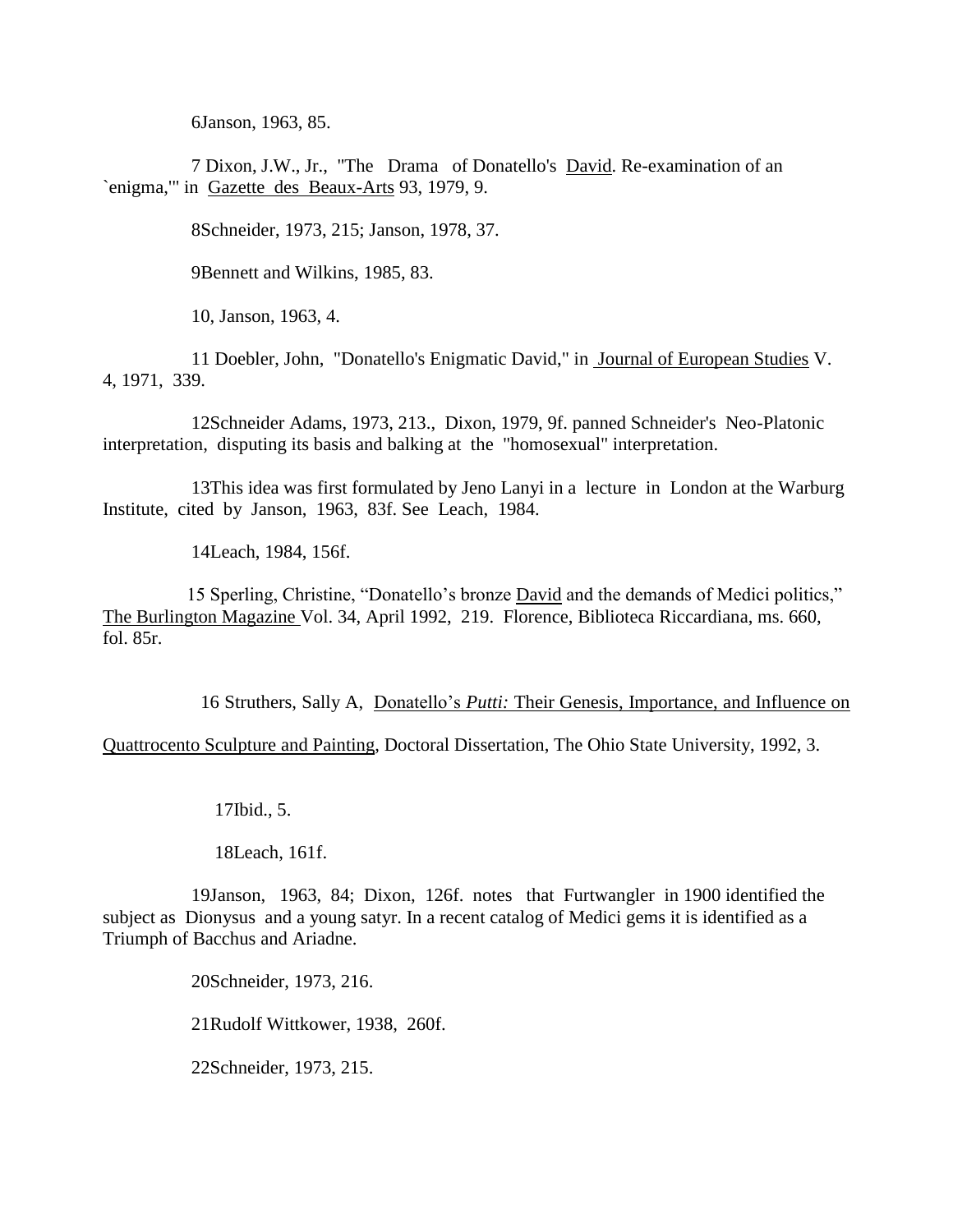24Leach, 1984, 121-2.

25Ibid., 127.

26Ibid., 129.

27 McHam, 35.

28Ibid.3 32.

29 Ibid., 43.

30 Janson, 203.

31Ibid.

32Ibid., 198.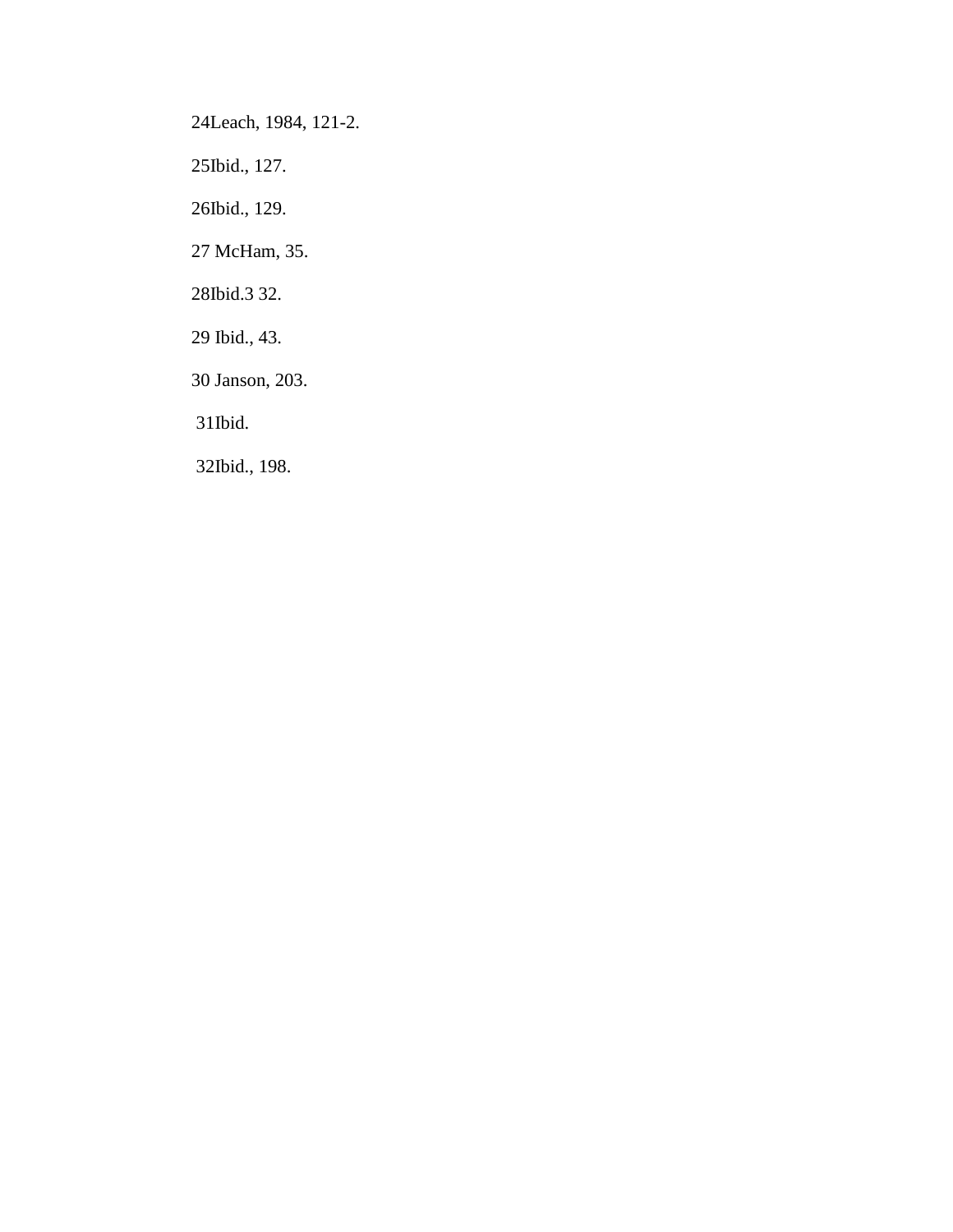#### Bibliography

- Bennett, Bonnie A., Wilkins, David G., Donatello, Moyer Bell Limited., Mount Kisco, N.Y., 1985.
- Dixon, J.W., Jr., "The Drama of Donatello's David. Re-examination of an `enigma," in Gazette des Beaux-Arts 93, 1979.

Doebler, John, "Donatello's Enigmatic David," in Journal of European Studies V. 4, 1971. Janson, H.W., The Sculpture of Donatello, Princeton, 1963.

- Leach, Patricia Ann, Images of Political Triumph: Donatello's Iconography of Heroes, Ph.D. Dissertation, Princeton University, 1984.
- McHam, Sarah Blake, "Donatello's Bronze David and Judith as Metaphors of Medici Rule in Florence," in Art Bulletin, Volume 82, March, 2001, 32-47.
- Pope-Hennessey, John, Donatello, New York, 1993.
- Pope-Hennessey, John, Italian Renaissance Sculpture, London and New York 1972, reprinted 1985.
- Schneider, Laurie, "Donatello's Bronze David," Art Bulletin 55, June, 1973.
- Sperling, Christine, "Donatello's bronze David and the demands of Medici politics," The Burlington Magazine Vol. 34, April 1992, 218-224.
- Struthers, Sally A, Donatello's Putti: Their Genesis, Importance, and Influence on Quattrocento Sculpture and Painting, Doctoral Dissertation, The Ohio State University, 1992.
- Wittkower, Rudolph, "A Symbol of Platonic Love," in the Journal of the Warburg and Courtauld Institute I, 1938.